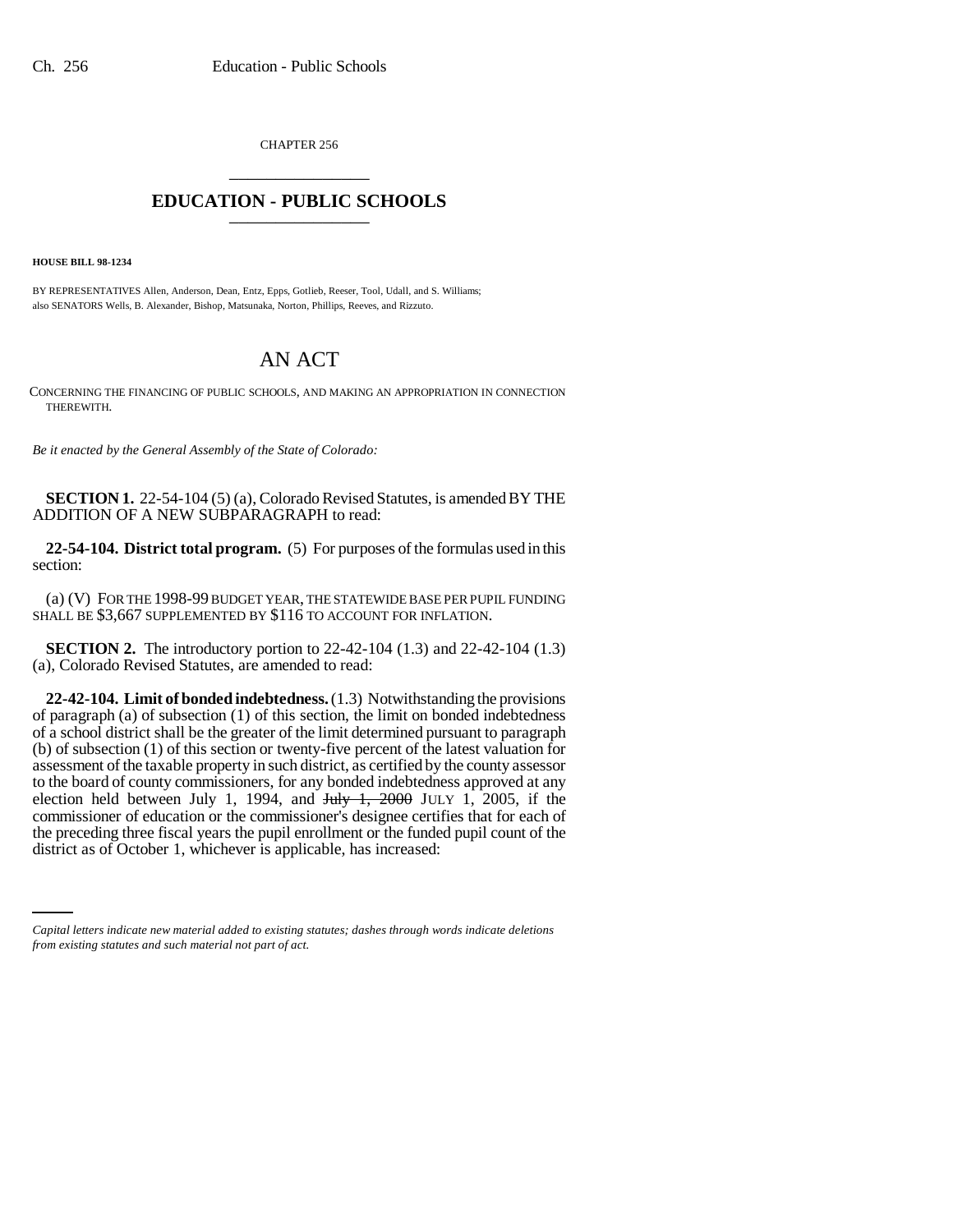(a) By three TWO AND ONE-HALF percent or more over each preceding year, if the district has a pupil enrollment or funded pupil count, whichever is applicable, of at least one thousand pupils;

**SECTION 3.** 22-20-108, Colorado Revised Statutes, is amended BY THE ADDITION OF A NEW SUBSECTION to read:

**22-20-108. Determination of disability - enrollment.** (10) NO SCHOOL, SCHOOL DISTRICT, OR ADMINISTRATIVE UNIT THAT RECEIVES FUNDS UNDER ARTICLE 54 OF THIS TITLE SHALL IMPLEMENT OR ENFORCE ANY RULE OR POLICY OF THE STATE DEPARTMENT OF EDUCATION THAT REQUIRES OR PERMITS AN ADMINISTRATIVE UNIT TO APPOINT A PERSON TO ACT AS AN EDUCATIONAL SURROGATE PARENT FOR THE PURPOSE OF MAKING EDUCATIONAL DECISIONS REGARDING A CHILD'S PLACEMENT IN SPECIAL EDUCATION SERVICES OR FOR THE PURPOSE OF CONSENTING OR REFUSING TO CONSENT TO ASSESSMENTS PRIOR TO PLACEMENT WHEN THE CHILD'S PARENT IS UNKNOWN, UNAVAILABLE, OR FAILS TO RESPOND AFTER REASONABLE EFFORTS.

**SECTION 4.** 22-54-104 (5) (c) (II), Colorado Revised Statutes, is amended to read:

**22-54-104. District total program.** (5) For purposes of the formulas used in this section:

(c) (II) (A) Except as provided in subparagraph (IV) of this paragraph (c), for the 1996-97 AND 1997-98 budget year and budget years thereafter YEARS, a district's cost of living factor shall be determined by dividing the percentage change in the district's cost of living amount from the previous cost of living study to the current cost of living study by the lowest percentage change in cost of living amount of all districts in the state, dividing said amount by one thousand and rounding to the nearest one-thousandth of one percent, and adding the result obtained to the district's cost of living factor for the current budget year.

(B) EXCEPT AS PROVIDED IN SUBPARAGRAPH (IV) OF THIS PARAGRAPH (c), FOR THE 1998-99 BUDGET YEAR AND BUDGET YEARS THEREAFTER, A DISTRICT'S COST OF LIVING FACTOR SHALL BE THE GREATER OF: THE DISTRICT'S COST OF LIVING FACTOR FOR THE PRIOR BUDGET YEAR OR THE COST OF LIVING FACTOR DETERMINED BY DIVIDING THE PERCENTAGE CHANGE IN THE DISTRICT'S COST OF LIVING AMOUNT FROM THE PREVIOUS COST OF LIVING STUDY TO THE CURRENT COST OF LIVING STUDY BY THE LOWEST POSITIVE PERCENTAGE CHANGE IN THE COST OF LIVING AMOUNT OF ALL DISTRICTS IN THE STATE, DIVIDING SAID AMOUNT BY ONE THOUSAND AND ROUNDING TO THE NEAREST ONE-THOUSANDTH OF ONE PERCENT, AND ADDING THE RESULT OBTAINED TO THE DISTRICT'S COST OF LIVING FACTOR FOR THE PRIOR BUDGET YEAR.

(C) For purposes of this subparagraph (II), a district's cost of living amount refers to the values as adjusted for district labor pool areas.

**SECTION 5.** 22-54-104.3 (2.7), Colorado Revised Statutes, is amended BY THE ADDITION OF A NEW PARAGRAPH to read:

**22-54-104.3. Total program for 1994-95 and 1995-96 budget years and budget years thereafter - special provisions.** (2.7) (d) (I) FOR THE 1998-99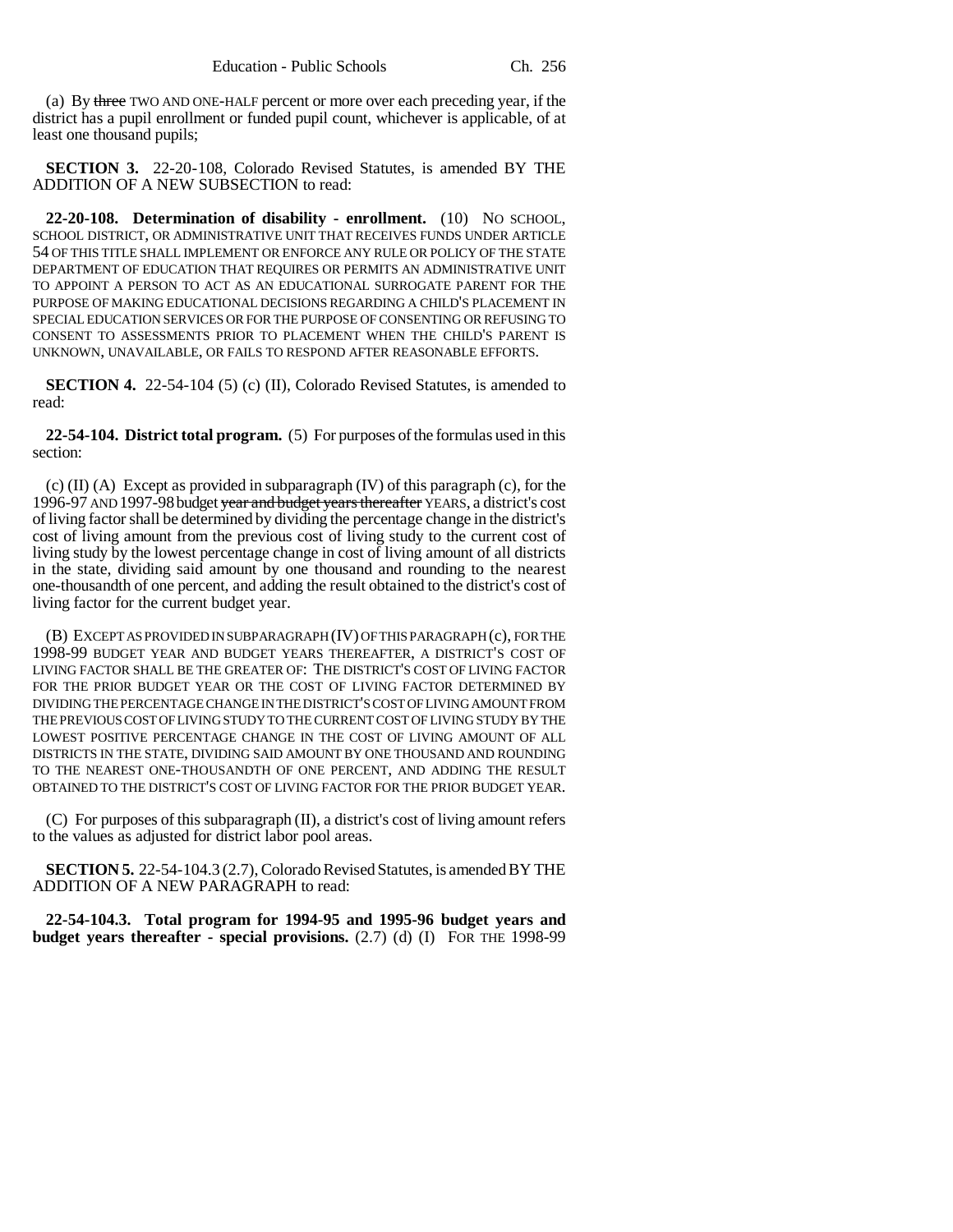#### Ch. 256 Education - Public Schools

BUDGET YEAR AND BUDGET YEARS THEREAFTER, IF A DISTRICT'S TOTAL PROGRAM IS CALCULATED PURSUANT TO PARAGRAPH (a) OF THIS SUBSECTION (2.7) AND THE DISTRICT IS CAPABLE OF RECEIVING AN INCREASE IN ITS TOTAL PROGRAM WITHIN THE LIMITATIONS ON ITS FISCAL YEAR SPENDING FOR THE APPLICABLE BUDGET YEAR UNDER SECTION 20 OF ARTICLE X OF THE STATE CONSTITUTION, THE DISTRICT MAY CERTIFY TO THE DEPARTMENT THAT IT MAY RECEIVE AN ADDITIONAL INCREASE IN ITS TOTAL PROGRAM FOR THE APPLICABLE BUDGET YEAR IN AN AMOUNT EQUAL TO THE LESSER OF:

(A) THE DIFFERENCE BETWEEN THE DISTRICT'S TOTAL PROGRAM FOR THE APPLICABLE BUDGET YEAR CALCULATED PURSUANT TO PARAGRAPH (a) OF THIS SUBSECTION (2.7) AND THE DISTRICT'S TOTAL PROGRAM FOR THE APPLICABLE BUDGET YEAR CALCULATED PURSUANT TO SECTION 22-54-104 (2) OR (6); OR

(B) THE DIFFERENCE BETWEEN THE DISTRICT'S TOTAL PROGRAM FOR THE APPLICABLE BUDGET YEAR CALCULATED PURSUANT TO PARAGRAPH (a) OF THIS SUBSECTION (2.7) AND THE DISTRICT'S ALLOWABLE FISCAL YEAR SPENDING FOR THE APPLICABLE BUDGET YEAR UNDER SECTION 20 OF ARTICLE X OF THE STATE CONSTITUTION.

(II) EACH DISTRICT ELIGIBLE FOR AN INCREASE PURSUANT TO THIS PARAGRAPH (d) SHALL CERTIFY TO THE DEPARTMENT THE EXACT DOLLAR AMOUNT OF INCREASE THAT THE DISTRICT CAN ACCEPT. SUCH CERTIFICATION SHALL BE SUBMITTED NO LATER THAN DECEMBER 1 OF THE APPLICABLE BUDGET YEAR AND MUST BE REVIEWED AND APPROVED BY AN AUDITOR FOR THE DISTRICT.

**SECTION 6. Repeal.** 22-54-121, Colorado Revised Statutes, is repealed as follows:

**22-54-121. Funding for statewide assessment program.** For fiscal year 1998-99, and for fiscal years thereafter, the department of education may expend a portion of the total amount annually appropriated by the general assembly for public school finance, total program, in the annual general appropriations bill as necessary to implement the Colorado student assessment program pursuant to section 22-7-409; except that the amount spent by the department in implementing said assessment program shall not exceed the limitation annually specified in a footnote to the annual general appropriations bill. If the remainder of the amount appropriated for public school finance, total program, is not sufficient to fund the state's share of total program funding for any fiscal year, the department of education shall withhold amounts from school districts in the manner provided in section 22-54-106 (4) (c).

**SECTION 7.** 22-7-409 (3), Colorado Revised Statutes, is amended to read:

**22-7-409. Assessments.** (3) Beginning FOR THE fiscal year 1998-99 and for fiscal years thereafter, as provided in section 22-54-121, the department may fund the Colorado student assessment program using a portion of the moneys annually appropriated to public school finance, total program, pursuant to article 54 of this title, subject to the limitation specified in a footnote to the annual general appropriations bill THE GENERAL ASSEMBLY SHALL APPROPRIATE MONEYS IN THE ANNUAL GENERAL APPROPRIATION ACT TO THE DEPARTMENT TO FUND THE COLORADO STUDENT ASSESSMENT PROGRAM.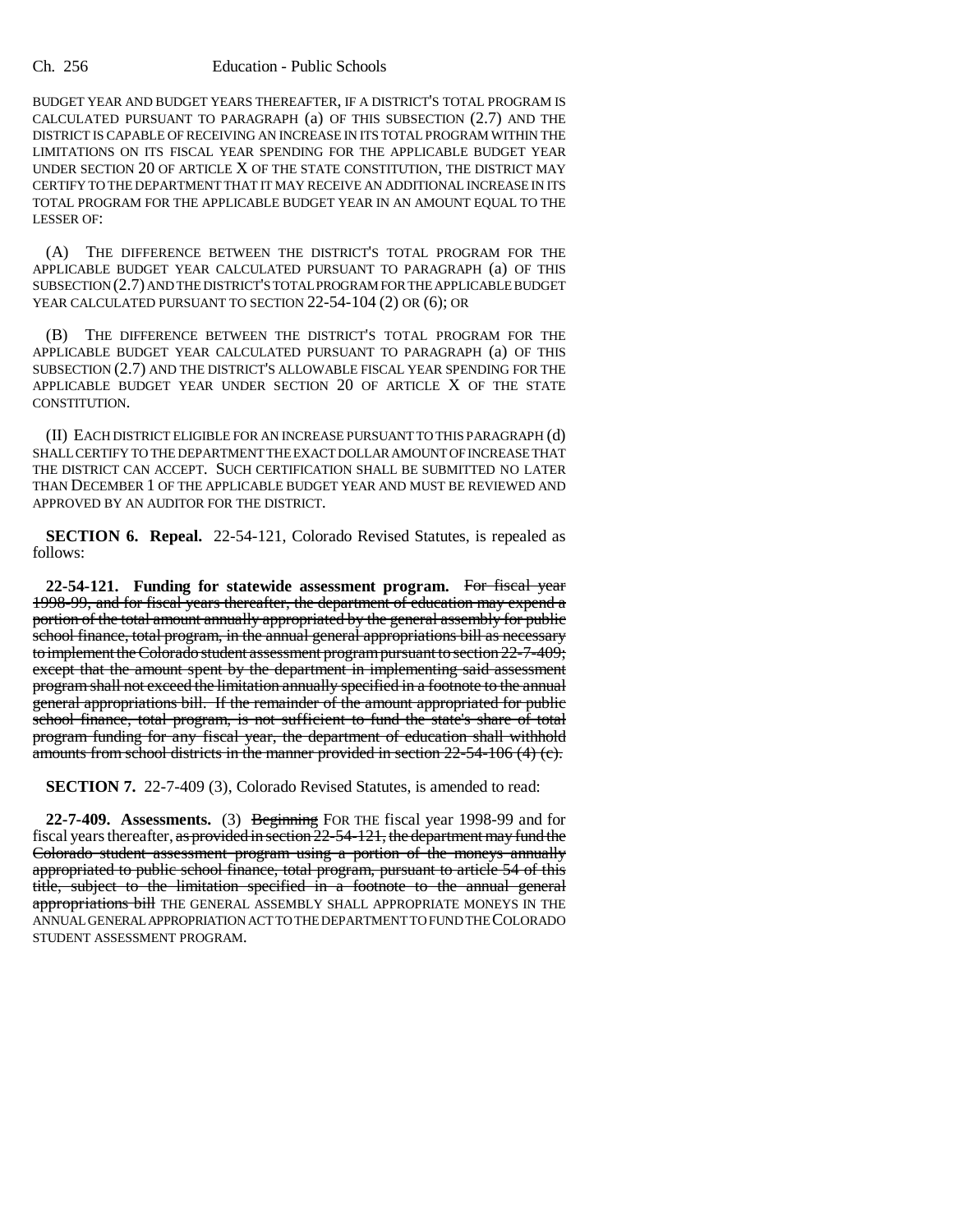**SECTION 8.** 22-54-103 (7), Colorado Revised Statutes, is amended to read:

**22-54-103. Definitions.** As used in this article, unless the context otherwise requires:

(7) "Funded pupil count" means the greater of:

(a) The district's pupil enrollment for the applicable budget year; or

(b) THE AVERAGE OF THE DISTRICT'S PUPIL ENROLLMENT FOR THE APPLICABLE BUDGET YEAR AND THE DISTRICT'S PUPIL ENROLLMENT FOR THE IMMEDIATELY PRECEDING BUDGET YEAR; OR

 $\langle \uparrow \rangle$  (c) The average of the district's pupil enrollment for the applicable budget year and the district's pupil enrollment for the two immediately preceding budget years; OR

(d) THE AVERAGE OF THE DISTRICT'S PUPIL ENROLLMENT FOR THE APPLICABLE BUDGET YEAR AND THE DISTRICT'S PUPIL ENROLLMENT FOR THE THREE IMMEDIATELY PRECEDING BUDGET YEARS.

**SECTION 9.** 22-54-104 (2) (a) (IV) (D), Colorado Revised Statutes, is amended to read:

**22-54-104. District total program.** (2) (a) (IV) (D) For purposes of this subparagraph (IV), a district's "per pupil funding" shall be the district's total program for the applicable budget year, as calculated pursuant to sub-subparagraph (A) of subparagraph (III) of this paragraph (a), divided by the district's funded pupil count for such budget year; EXCEPT THAT, FOR THE 1998-99 BUDGET YEAR, A DISTRICT'S "PER PUPIL FUNDING" SHALL BE CALCULATED UNDER THIS PROVISION WITHOUT REGARD TO THE CHANGE IN THE SIZE FACTORS MADE IN SUBPARAGRAPH (I.2) OF PARAGRAPH (b) OF SUBSECTION (5) OF THIS SECTION AND, FOR THE 1999-2000 BUDGET YEAR AND BUDGET YEARS THEREAFTER, SHALL BE CALCULATED USING THE COST OF LIVING FACTOR AND SIZE FACTOR USED IN THE CALCULATION FOR THE 1998-99 BUDGET YEAR UNDER THIS SUB-SUBPARAGRAPH (D) AND THE AT-RISK FACTOR CALCULATED UNDER THIS SECTION AS IT EXISTED FOR THE 1997-98 BUDGET YEAR OR USING THE COST OF LIVING, SIZE FACTOR, AND AT-RISK FACTOR APPLICABLE FOR THE BUDGET YEAR, WHICHEVER PRODUCES THE LESSER "PER PUPIL FUNDING" AMOUNT.

**SECTION 10.** 22-54-104 (5) (b) (I), Colorado Revised Statutes, is amended, and the said 22-54-104 (5) (b) is further amended BY THE ADDITION OF THE FOLLOWING NEW SUBPARAGRAPHS, to read:

**22-54-104. District total program.** (5) (b) (I) A district's size factor for the 1994-95, budget year and budget years thereafter 1995-96, 1996-97, AND 1997-98 BUDGET YEARS shall be determined in accordance with the following formula:

**If the district's funded The district's pupil count is:size factor shall be:**

Less than  $2761.5502 + (0.00376159 \text{ x})$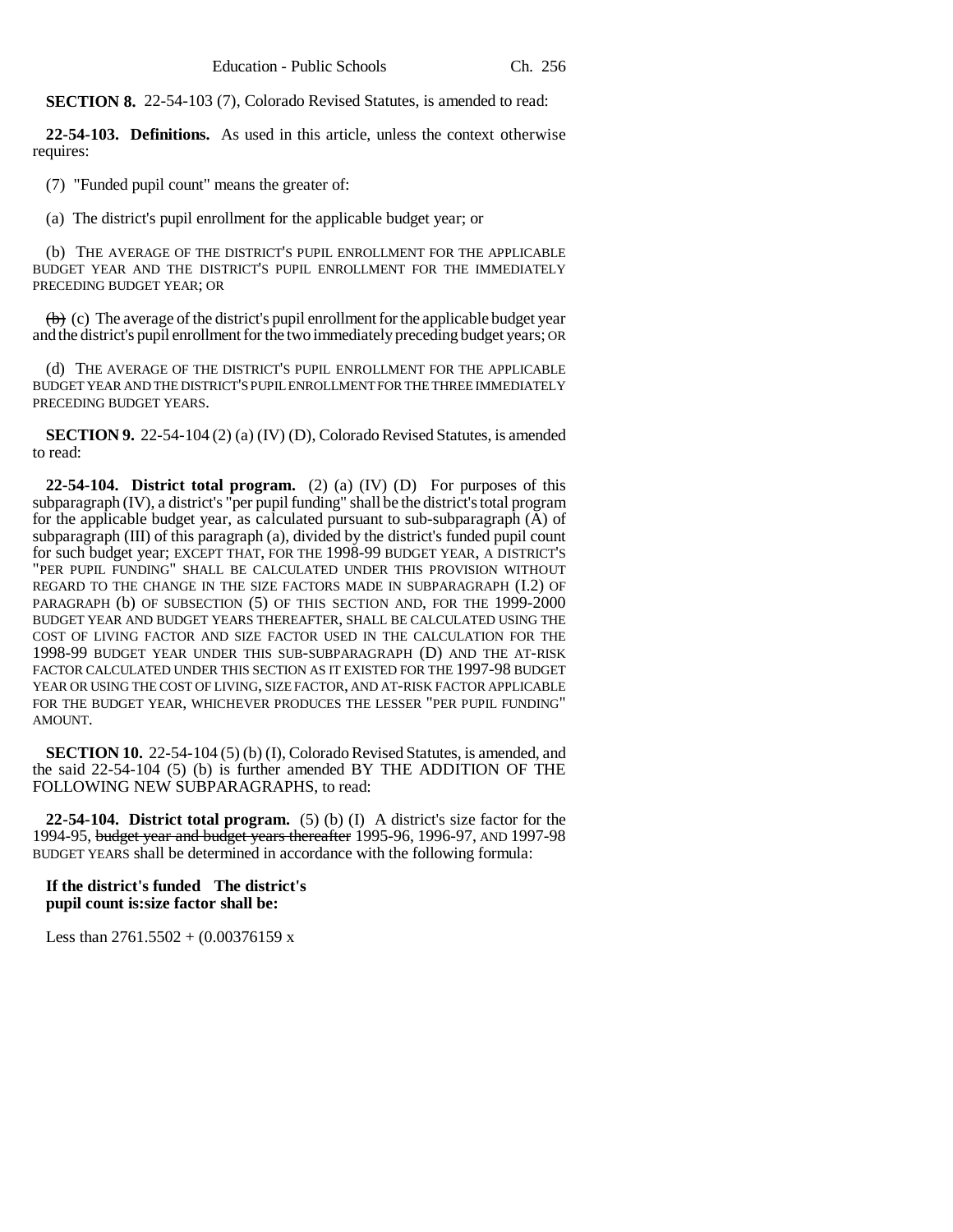the difference between the funded pupil count and 276)

276 or more but less than 459 1.2430 + (0.00167869 x the difference between the funded pupil count and 459)

459 or more but less than 1,0271.1260 + (0.00020599 x the difference between the funded pupil count and 1,027)

1,027 or more but less than 2,293 1.0578 + (0.00005387 x the difference between the funded pupil count and 2,293)

2,293 or more but less than 5,8141.0000 + (0.00001642 x the difference between the funded pupil count and 5,814)

5,814 or more but less than 21,940 1.0000

21,940 or more but less than  $32,193$  1.0000 + (0.00000334 x the difference between the funded pupil count and 21,940)

32,193 or more1.0342

(I.2) (A) A DISTRICT'S SIZE FACTOR FOR THE 1998-99 BUDGET YEAR SHALL BE DETERMINED IN ACCORDANCE WITH THE FOLLOWING FORMULA:

## **IF THE DISTRICT'S FUNDEDTHE DISTRICT'S PUPIL COUNT IS:SIZE FACTOR SHALL BE:**

LESS THAN 2761.5502 + (0.00376159 X THE DIFFERENCE BETWEEN THE FUNDED PUPIL COUNT AND 276)

276 OR MORE BUT LESS THAN  $459$  1.2430 +  $(0.00167869 \text{ X})$ <br>THE DIFFERENCE BETWEEN THE FUNDED PUPIL COUNT AND  $459$ ) THE DIFFERENCE BETWEEN THE FUNDED

459 OR MORE BUT LESS THAN  $1,027$  1.1260 +  $(0.00020599 \text{ X})$ THE DIFFERENCE BETWEEN THE FUNDED PUPIL COUNT AND 1,027)

1,027 OR MORE BUT LESS THAN 2,293  $1.0578 + (0.00005387 \text{ X T H} \to E$ **DIFFERENCE**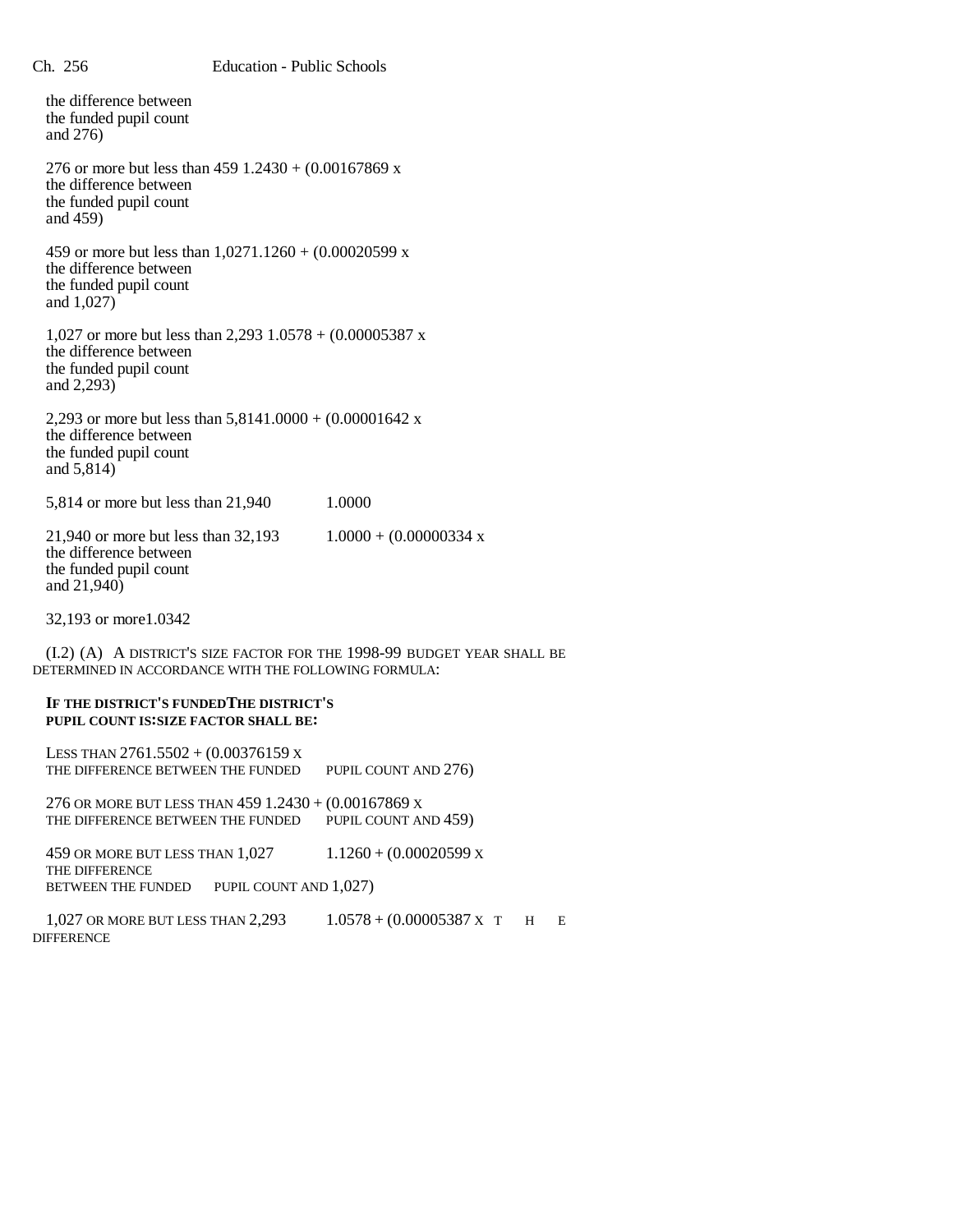BETWEEN THE FUNDED PUPIL COUNT AND 2,293)

2,293 OR MORE BUT LESS THAN  $5,650$  1.0042 + (0.00001597 X THE DIFFERENCE BETWEEN THE FUNDED PUPIL COUNT AND 5.650)

5,650 OR MORE BUT LESS THAN 23,211 1.0042

23,211 OR MORE BUT LESS THAN 32,193 1.0042 + (0.00000334 X THE DIFFERENCE BETWEEN THE FUNDED PUPIL COUNT AND 23,211)

32,193 OR MORE1.0342

(B) FOR THE 1998-99 BUDGET YEAR ONLY, FOR THE PURPOSE OF DISTRIBUTING ADDITIONAL FUNDS, NO DISTRICT SHALL HAVE A SIZE FACTOR UNDER SUB-SUBPARAGRAPH (A) OF THIS PARAGRAPH (I.2) OF LESS THAN 1.0081; EXCEPT THAT THE DEPARTMENT SHALL REDUCE THE MINIMUM SIZE FACTOR DOWNWARD BY THE AMOUNT OF MONEY EQUAL TO ONE MILLION DOLLARS MINUS THE AMOUNT OF MONEY TRANSFERRED FROM THE SECRETARY OF STATE CASH FUND TO THE STATE PUBLIC SCHOOL FUND IN S.B. 98-194 ENACTED AT THE SECOND REGULAR SESSION OF THE SIXTY-FIRST GENERAL ASSEMBLY.

(I.3) (A) A DISTRICT'S SIZE FACTOR FOR THE 1999-2000 BUDGET YEAR AND BUDGET YEARS THEREAFTER SHALL BE DETERMINED IN ACCORDANCE WITH THE FOLLOWING FORMULA:

### **IF THE DISTRICT'S FUNDEDTHE DISTRICT'S PUPIL COUNT IS:SIZE FACTOR SHALL BE:**

LESS THAN 2761.5502 + (0.00376159 X THE DIFFERENCE BETWEEN THE FUNDED PUPIL COUNT AND 276) 276 OR MORE BUT LESS THAN 459 1.2430 + (0.00167869 X<br>THE DIFFERENCE BETWEEN THE FUNDED PUPIL COUNT AND 459) THE DIFFERENCE BETWEEN THE FUNDED 459 OR MORE BUT LESS THAN 1,027 1.1260 + (0.00020599 X THE DIFFERENCE BETWEEN THE FUNDED PUPIL COUNT AND 1,027) 1,027 OR MORE BUT LESS THAN 2,293  $1.0578 + (0.00005387 \text{ X T} \text{ H} \text{ E}$ DIFFERENCE BETWEEN THE FUNDED PUPIL COUNT AND 2,293) 2,293 OR MORE BUT LESS THAN  $5,650$  1.0120 + (0.00001364 X THE DIFFERENCE BETWEEN THE FUNDED PUPIL COUNT AND 5,650)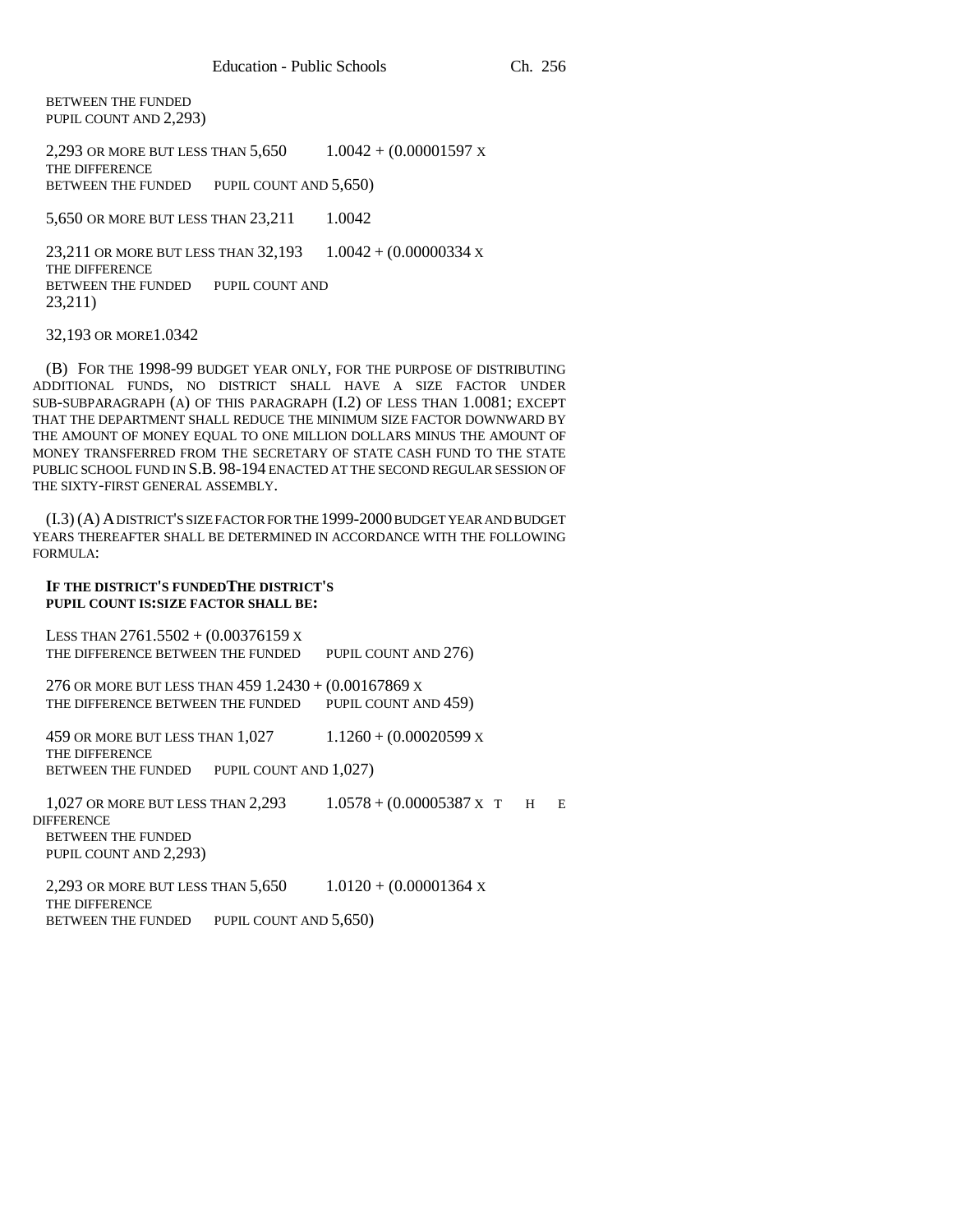5,650 OR MORE BUT LESS THAN 25,546 1.0120

25,546 OR MORE BUT LESS THAN 32,193 1.0120 + (0.00000334 X THE DIFFERENCE BETWEEN THE FUNDED 25,546)

32,193 OR MORE1.0342

(B) DURING THE 1998 INTERIM, THE LEGISLATIVE COUNCIL STAFF SHALL CONDUCT A STUDY OF THE SIZE FACTORS ESTABLISHED BY THIS SUBSECTION (I.3) AND SHALL MAKE A REPORT OF ITS FINDINGS TO THE GENERAL ASSEMBLY NO LATER THAN JANUARY 15, 1999.

**SECTION 11.** 22-54-104 (5) (b), Colorado Revised Statutes, is amended BY THE ADDITION OF A NEW SUBPARAGRAPH to read:

**22-54-104. District total program.** (5) For purposes of the formulas used in this section:

(b) (IV) FOR THE 1998-99 BUDGET YEAR AND BUDGET YEARS THEREAFTER, THE FUNDED PUPIL COUNT USED TO CALCULATE A DISTRICT'S SIZE FACTOR PURSUANT TO THIS PARAGRAPH (b) SHALL BE THE FUNDED PUPIL COUNT, AS CALCULATED PURSUANT TO SECTION 22-54-103 (7), REDUCED BY SIXTY-FIVE PERCENT OF THE NUMBER OF PUPILS INCLUDED IN THE FUNDED PUPIL COUNT THAT ARE ENROLLED IN CHARTER SCHOOLS IN THE DISTRICT; EXCEPT THAT THE PROVISIONS OF THIS SUBPARAGRAPH (IV) SHALL ONLY APPLY TO THOSE DISTRICTS WITH A FUNDED PUPIL COUNT, AS CALCULATED PURSUANT TO SECTION 22-54-103 (7), OF FIVE HUNDRED OR LESS.

**SECTION 12.** 22-54-105 (1) (c), Colorado Revised Statutes, is amended to read:

**22-54-105. Instructional supplies and materials - capital reserve and insurance reserve.** (1) (c) For purposes of this subsection  $(1)$ , instructional supplies and materials include, but are not limited to, supplies, textbooks, library books, periodicals, and other supplies and materials. Instructional capital outlay includes those expenditures which result in the acquisition of fixed assets for instructional purposes, or additions thereto, which the board of education anticipates will have benefits for more than one year. Other instructional purposes include expenses incurred in providing transportation for pupils to and from school-sponsored instructional activities which occur outside the classroom AND costs incurred for repair or maintenance services for equipment which is directly used for instructional purposes. and costs incurred in providing staff development directly related to instruction. Moneys expended for staff development costs shall not exceed ten percent of the amount budgeted pursuant to this subsection (1). Costs incurred in providing staff development shall include moneys expended pursuant to contractual arrangements with educators and other staff development providers but shall not include moneys for out-of-state travel or moneys for in-district teacher salary increases. Instructional supplies and materials, instructional capital outlay, and other instructional purposes are limited to those functions accounts and objects accounts as prescribed by the state board of education.

**SECTION 13.** Article 54 of title 22, Colorado Revised Statutes, is amended BY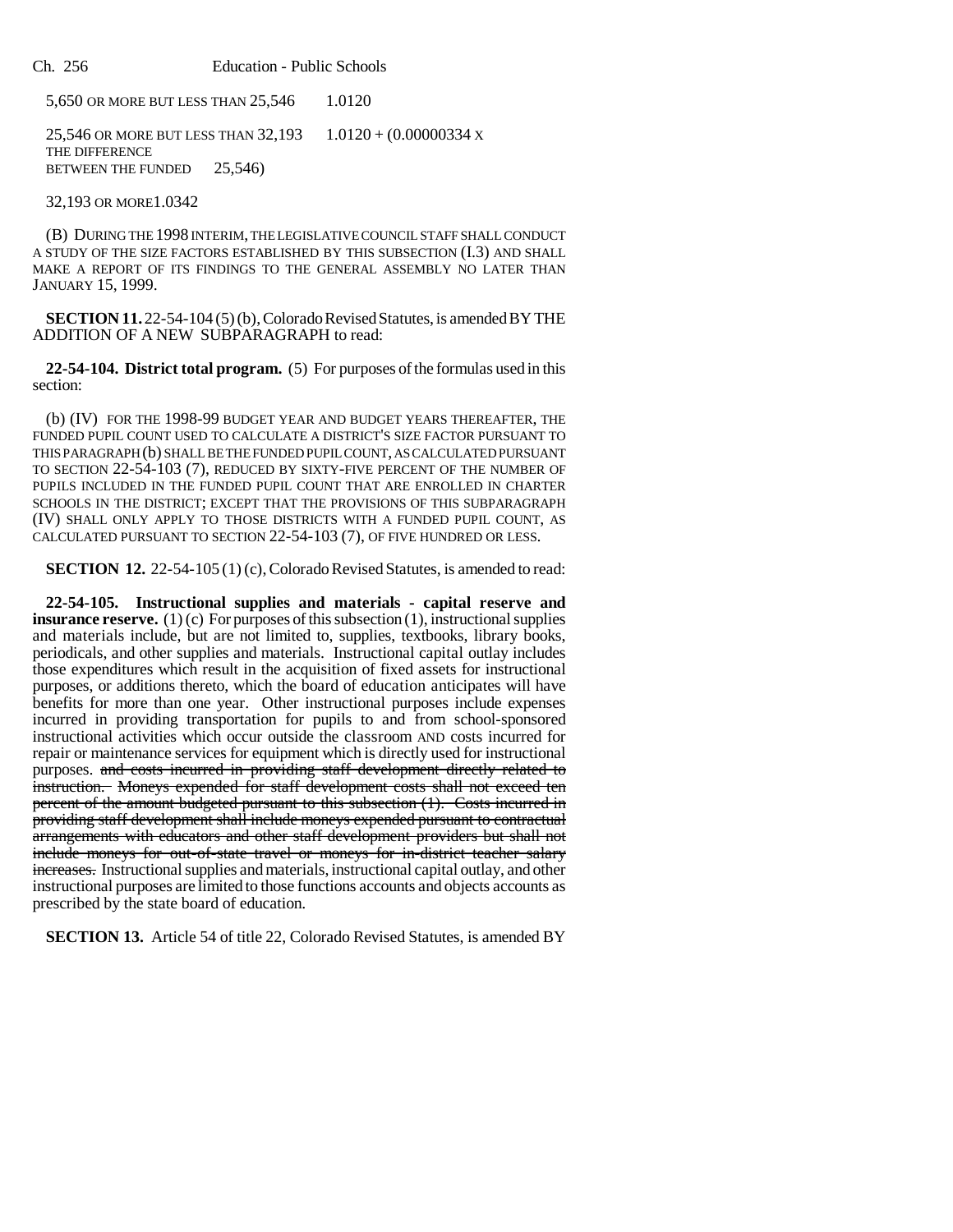THE ADDITION OF A NEW SECTION to read:

**22-54-122. Small attendance center aid.** (1) FOR THE 1998-99 BUDGET YEAR AND BUDGET YEARS THEREAFTER, A DISTRICT SHALL BE ELIGIBLE FOR AID PURSUANT TO THIS SECTION IF:

(a) THE DISTRICT HAS MORE THAN ONE ELEMENTARY OR SECONDARY SCHOOL ATTENDANCE CENTER; AND

(b) THE DISTRICT OPERATES ONE OR MORE ELEMENTARY OR SECONDARY ATTENDANCE CENTERS WITH A PUPIL ENROLLMENT OF LESS THAN TWO HUNDRED AND THAT ARE LOCATED TWENTY OR MORE MILES FROM ANY SIMILAR SCHOOL ATTENDANCE CENTER IN THE SAME DISTRICT.

(2) A DISTRICT MEETING THE ELIGIBILITY REQUIREMENTS OF SUBSECTION (1) OF THIS SECTION SHALL BE ELIGIBLE TO RECEIVE AID FOR EACH SMALL ATTENDANCE CENTER AS CALCULATED BY: MULTIPLYING THE PUPIL ENROLLMENT OF THE SMALL ATTENDANCE CENTER BY AN AMOUNT EQUAL TO THIRTY-FIVE PERCENT OF THE DIFFERENCE BETWEEN THE DISTRICT PER PUPIL FUNDING, AS CALCULATED PURSUANT TO SECTION 22-54-104, AND THE DISTRICT PER PUPIL FUNDING, AS CALCULATED PURSUANT TO SECTION 22-54-104 EXCEPT USING THE SIZE FACTOR CALCULATED USING THE FUNDED PUPIL COUNT OF THE SMALL ATTENDANCE CENTER; AND THEN MULTIPLYING SUCH AMOUNT BY THE PERCENTAGE DETERMINED BY DIVIDING THE DIFFERENCE BETWEEN TWO HUNDRED AND THE FUNDED PUPIL COUNT OF THE SMALL ATTENDANCE CENTER BY TWO HUNDRED.

(3) THE GENERAL ASSEMBLY SHALL APPROPRIATE ANNUALLY AN AMOUNT FOR SMALL ATTENDANCE CENTER AID TO BE DISTRIBUTED PURSUANT TO THE FORMULA IN SUBSECTION (2) OF THIS SECTION. IN THE EVENT THE AMOUNT OF MONEY APPROPRIATED BY THE GENERAL ASSEMBLY IS LESS THAN THE AMOUNT OF AID AUTHORIZED BY THIS SECTION TO ALL DISTRICTS, THE AMOUNT TO BE DISTRIBUTED TO EACH SCHOOL DISTRICT SHALL BE IN THE SAME PROPORTION AS THE AMOUNT THAT THE APPROPRIATION BEARS TO THE TOTAL AMOUNT OF AID FOR ALL DISTRICTS.

**SECTION 14.** 22-54-107 (2) and (3), Colorado Revised Statutes, are amended to read:

**22-54-107. Buy-out of categorical programs.** (2) When a district receives property tax revenue from the additional levy made pursuant to subsection (1) of this section or when a district has elected to keep excess property tax revenue collected during the 1992 calendar year pursuant to the provisions of section 22-44-103.5 (2) (b)  $(III)$  (C) or (2) (c)  $(III)$ , such property tax revenue shall be used to replace, on a pro rata basis, any categorical program support funds which THAT such district would otherwise be eligible to receive from the state. The amount of categorical program support funds replaced by property tax revenue pursuant to the provisions of this subsection (2) shall be used to make payments of categorical program support funds to eligible districts, and, in the event that the appropriations for categorical programs are less than the total categorical program support funds to which districts are entitled under applicable provisions of law, such funds shall be applied to categorical programs in the following order: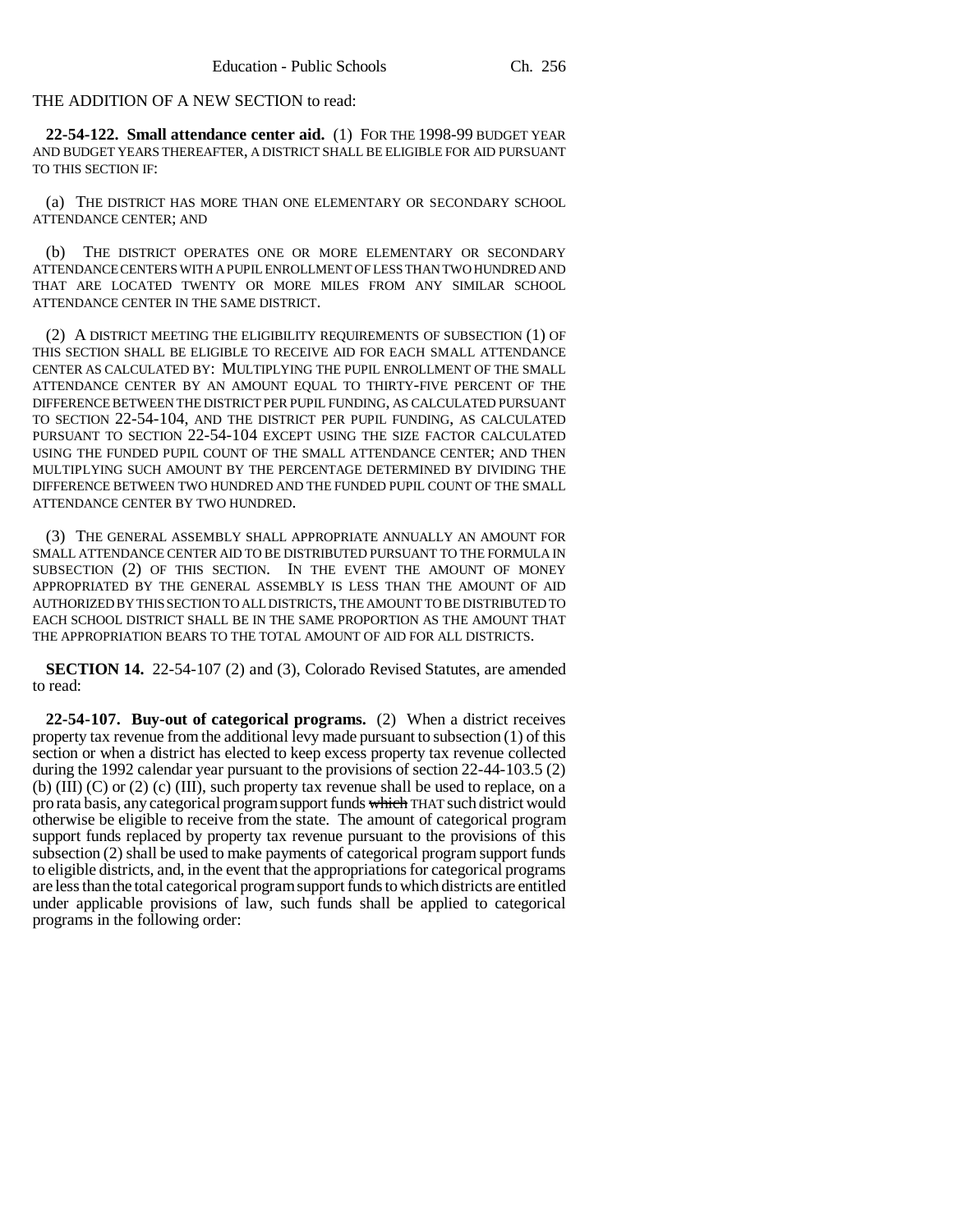(a) First, transportation aid pursuant to article 51 of this title;

(b) Second, funds pursuant to the "English Language Proficiency Act", article 24 of this title; and

(c) THIRD, SMALL ATTENDANCE CENTER AID PURSUANT TO SECTION 22-54-122; AND

(c) (d) Third FOURTH, funds pursuant to the "Exceptional Children's Educational Act", article 20 of this title.

(3) For purposes of this section, "categorical program support funds which THAT the district would otherwise be eligible to receive from the state" means amounts which THAT the district would have received from the state but which THAT will be received instead from property tax revenues by reason of this section and includes funds pursuant to the "Exceptional Children's Educational Act", article 20 of this title, funds pursuant to the "English Language Proficiency Act", article 24 of this title, transportation aid pursuant to article 51 of this title, SMALL ATTENDANCE CENTER AID PURSUANT TO SECTION 22-54-122, and vocational education aid pursuant to article 8 of title 23, C.R.S. Funds received by an administrative unit under the "Exceptional Children's Educational Act", article 20 of this title, as reimbursement for services provided to children counted in the pupil enrollment of a district shall be considered as funds which THAT a district would otherwise be eligible to receive for purposes of this subsection (3).

**SECTION 15.** 22-28-104 (2) (b) (II) and (2) (c), Colorado Revised Statutes, are amended, and the said 22-28-104 (2) is further amended BY THE ADDITION OF A NEW PARAGRAPH, to read:

**22-28-104. Establishment of public preschool programs.** (2) In recognition of the fact that there are thousands of children in Colorado not presently being served who would benefit from the state preschool program, the number of children that may participate in the state preschool program shall be increased:

(b) (II) For the 1995-96 budget year through the 2000-01 1997-98 budget year, the department, in its discretion, may establish a program under which a school district could apply to the department for authorization to implement a full-day kindergarten component of the district's preschool program. Of the total number of children that may participate in the state preschool program, no more than five hundred would be allowed to participate in the full day kindergarten program. If a program is established, the department shall establish criteria to use in selecting school districts for participation in the program.

(c) To not more than  $8,500$  in the 1996-97 budget year and budget years thereafter AND 1997-98 BUDGET YEARS;

(d) (I) TO NOT MORE THAN 8,850 IN THE 1998-99 BUDGET YEAR AND BUDGET YEARS THEREAFTER.

(II) FOR THE 1998-99 BUDGET YEAR THROUGH THE 2000-01 BUDGET YEAR, THE DEPARTMENT SHALL ALLOW SCHOOL DISTRICTS TO APPLY TO THE DEPARTMENT FOR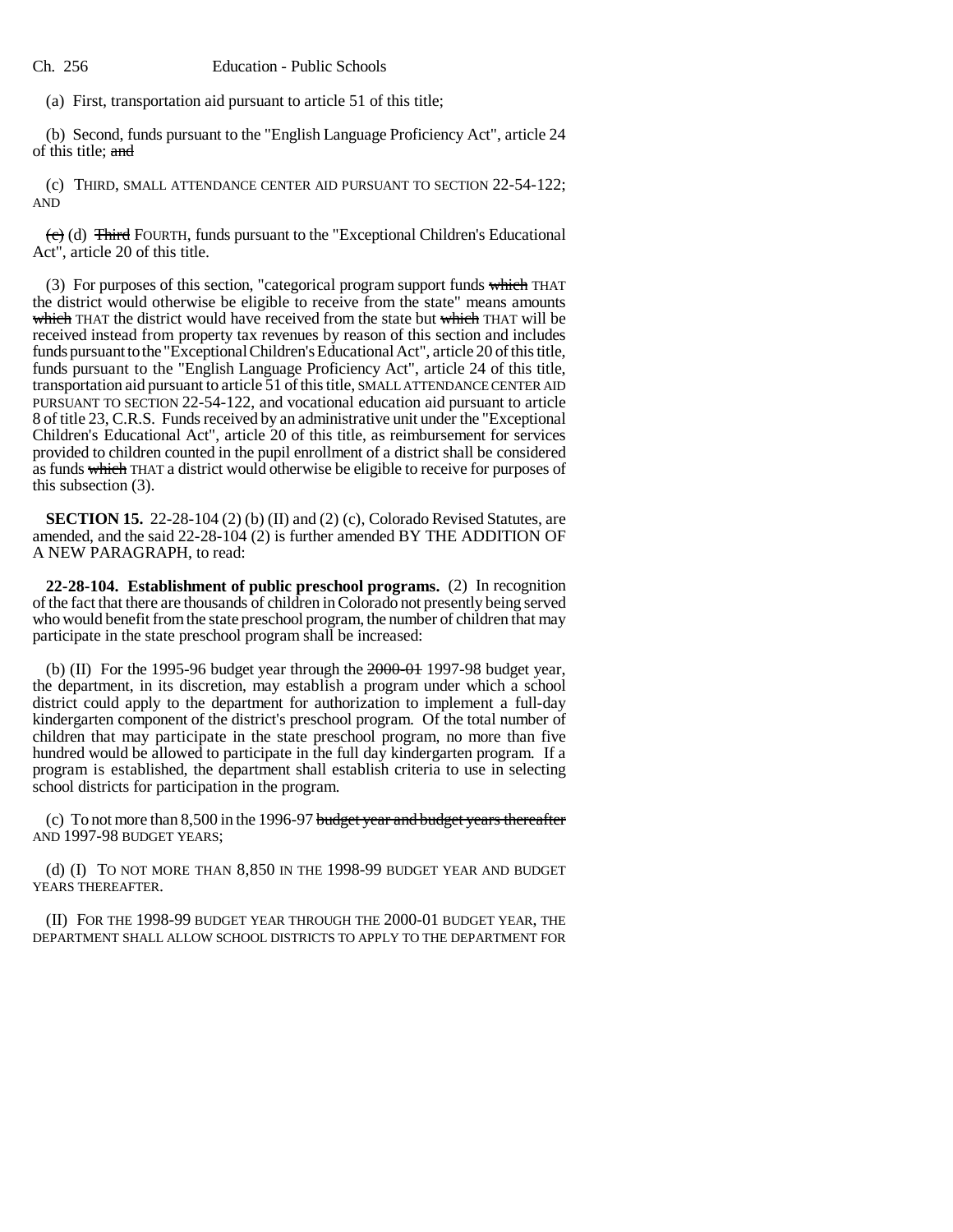AUTHORIZATION TO SERVE NO MORE THAN FIVE HUNDRED ELIGIBLE CHILDREN THROUGH A FULL-DAY KINDERGARTEN COMPONENT OF THE DISTRICT'S PRESCHOOL PROGRAM. THE DEPARTMENT, USING ESTABLISHED CRITERIA, SHALL SELECT SCHOOL DISTRICTS TO PARTICIPATE IN SUCH FULL-DAY KINDERGARTEN PROGRAMS UNTIL THE TOTAL NUMBER OF FULL-DAY KINDERGARTEN POSITIONS APPLIED FOR HAS BEEN FILLED OR THE LIMITATION OF FIVE-HUNDRED CHILDREN HAS BEEN REACHED, WHICHEVER EVENT OCCURS FIRST.

**SECTION 16.** 22-36-105, Colorado Revised Statutes, is amended to read:

**22-36-105. Schools of choice fund - creation - purpose - repeal.** (1) There is hereby created in the state treasury the schools of choice fund, which fund shall be made up of moneys transferred thereto from the state public school fund pursuant to section 22-54-114, if any, as well as any moneys received by the department pursuant to subsection (2) of this section. THE SCHOOLS OF CHOICE FUND IS HEREBY ABOLISHED, EFFECTIVE JULY 31, 1998. ANY MONEYS REMAINING IN THE FUND ON JULY 31, 1998, THAT HAVE NOT BEEN OTHERWISE APPROPRIATED OR TRANSFERRED PURSUANT TO OTHER PROVISIONS OF LAW SHALL BE TRANSFERRED TO THE STATE PUBLIC SCHOOL FUND.

(2) Any bequests, gifts, and grants received by the department to be used for the purposes of section 22-36-104 shall be credited to the schools of choice fund.

(3) The moneys in said fund are subject to annual appropriation by the general assembly to the department for the direct and indirect costs of implementing and administering the interdistrict schools of choice pilot program and for the purposes set forth in sections 22-36-104 and 22-36-106.

(4) THIS SECTION IS REPEALED, EFFECTIVE AUGUST 1, 1998.

**SECTION 17.** 22-54-114 (3), Colorado Revised Statutes, is amended, and the said 22-54-114 is further amended BY THE ADDITION OF A NEW SUBSECTION, to read:

**22-54-114. State public school fund.** (3) Fifty percent of any unexpended balance of moneys appropriated by the general assembly in the state public school fund at the end of each fiscal year shall be transferred to the schools of choice fund created in section 22-36-105 and the remaining fifty percent shall be transferred to the Colorado comprehensive health education fund created in section 22-25-109. but THE REMAINING FIFTY PERCENT AND any balances derived from other sources shall remain in said state public school fund and become available for distribution during the following fiscal year.

(4) FOR THE 1997-98 FISCAL YEAR AND FISCAL YEARS THEREAFTER, THE NET AMOUNT RECOVERED BY THE DEPARTMENT DURING THE APPLICABLE FISCAL YEAR, PURSUANT TO SCHOOL DISTRICT AUDITS, AS OVERPAYMENTS MADE TO SCHOOL DISTRICTS THAT WOULD OTHERWISE BE TRANSMITTED TO THE STATE TREASURER FOR DEPOSIT IN THE GENERAL FUND SHALL INSTEAD BE TRANSMITTED TO THE STATE TREASURER FOR DEPOSIT IN THE STATE PUBLIC SCHOOL FUND. SUCH AMOUNT SHALL BE AVAILABLE FOR APPROPRIATION TO THE DEPARTMENT IN SUBSEQUENT FISCAL **YEARS**.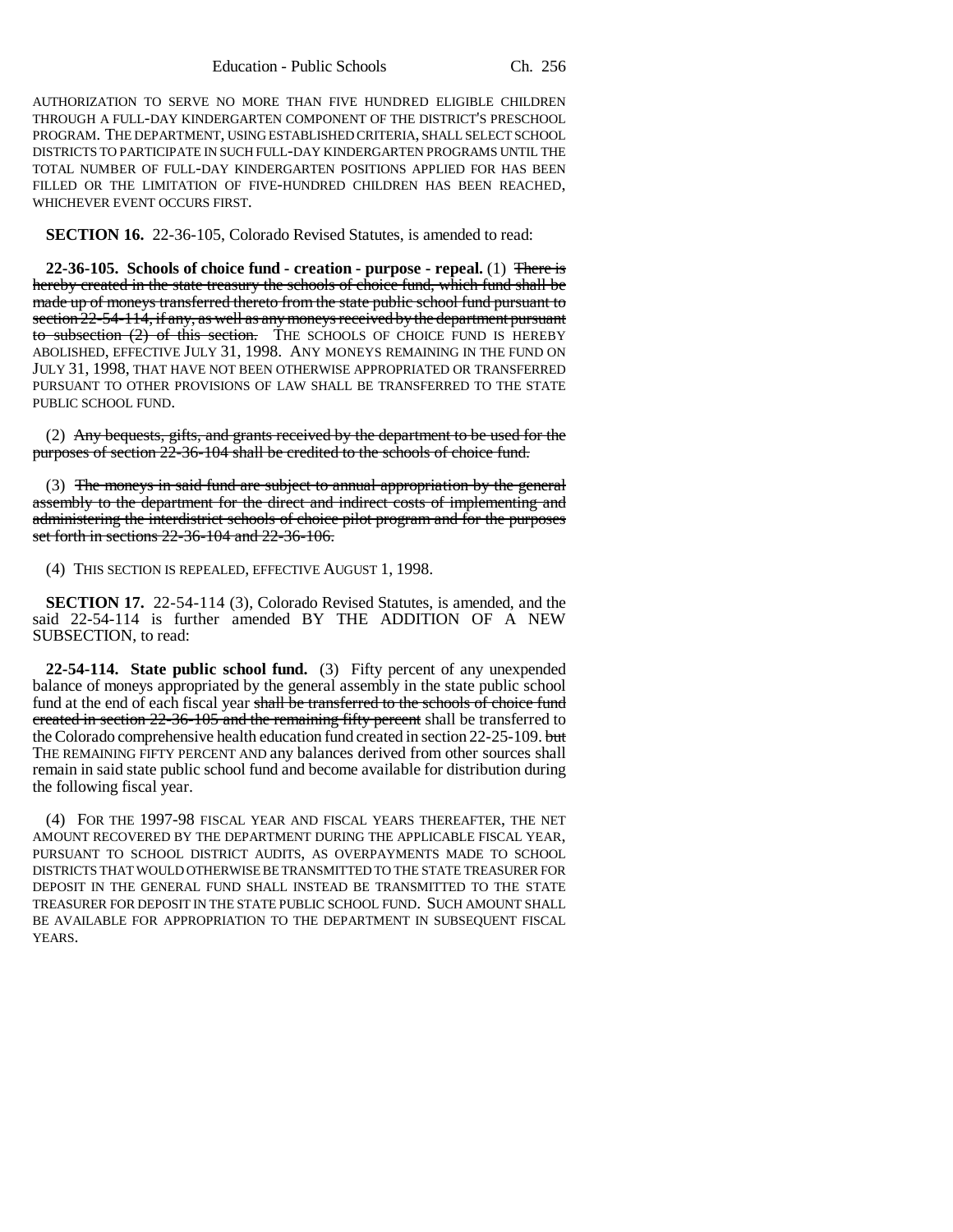**SECTION 18.** 22-45-103 (1) (a) (VI), Colorado Revised Statutes, is amended to read:

**22-45-103. Funds - repeal.** (1) The following funds are created for each school district for purposes specified in this article:

(a) **General fund.** (VI) (A) For the 1997-98 budget year and budget years thereafter, an amount determined pursuant to sub-subparagraph (B) of this subparagraph (VI) shall be credited to the capital construction account. Moneys in said account may be used for any of the purposes set forth in sub-subparagraphs  $(A)$ ,  $(B)$ ,  $(C)$ , and  $(D)$  of subparagraph  $(I)$  of paragraph  $(c)$  of this subsection  $(I)$  but shall not be expended by the district for any other purpose. All interest earned on the investment of moneys in the account shall be credited to the account. Moneys remaining in the account at the end of any fiscal year shall remain in the account and be available for expenditure in the next fiscal year. ON THE EFFECTIVE DATE OF THIS SUBPARAGRAPH (VI), AS AMENDED, THE CAPITAL CONSTRUCTION ACCOUNT SHALL BE ABOLISHED, AND ANY MONEYS REMAINING IN THE ACCOUNT SHALL BE TRANSFERRED TO THE GENERAL FUND OF THE SCHOOL DISTRICT.

(B) The amount to be credited to the capital construction account in each budget year shall be the difference between the district's total employer contribution for the budget year as calculated pursuant to section 24-51-401 (1.7), C.R.S., using a contribution rate of 11.6% and as calculated pursuant to said section using a contribution rate of 11.5%. THIS SUBPARAGRAPH (VI) IS REPEALED, EFFECTIVE JULY 1, 1998.

**SECTION 19.** 22-45-103 (1) (c) (I) (E), Colorado Revised Statutes, is amended to read:

**22-45-103. Funds.** (1) The following funds are created for each school district for purposes specified in this article:

(c) **Capital reserve fund.** (I) Moneys allocated pursuant to the provisions of section 22-54-105 (2) shall be transferred from the general fund and recorded in the capital reserve fund along with the revenues received pursuant to section 39-5-132, C.R.S. Such revenues may be supplemented by gifts, donations, and tuition receipts. Unencumbered moneys in the fund may be transferred to a fund or an account within the general fund established in accordance with generally accepted accounting principles solely for the management of risk-related activities as identified in section 24-10-115, C.R.S., and article 13 of title 29, C.R.S., by resolution of the board of education when such transfer is deemed necessary by the board. Expenditures from the fund shall be limited to long-range capital outlay expenditures and shall be made only for the following purposes:

(E) Acquisition of school buses or other equipment, the estimated unit cost of which, including any necessary installation, is in excess of seven hundred fifty ONE THOUSAND dollars;

**SECTION 20. Repeal.** 22-45-112.5, Colorado Revised Statutes, is repealed as follows: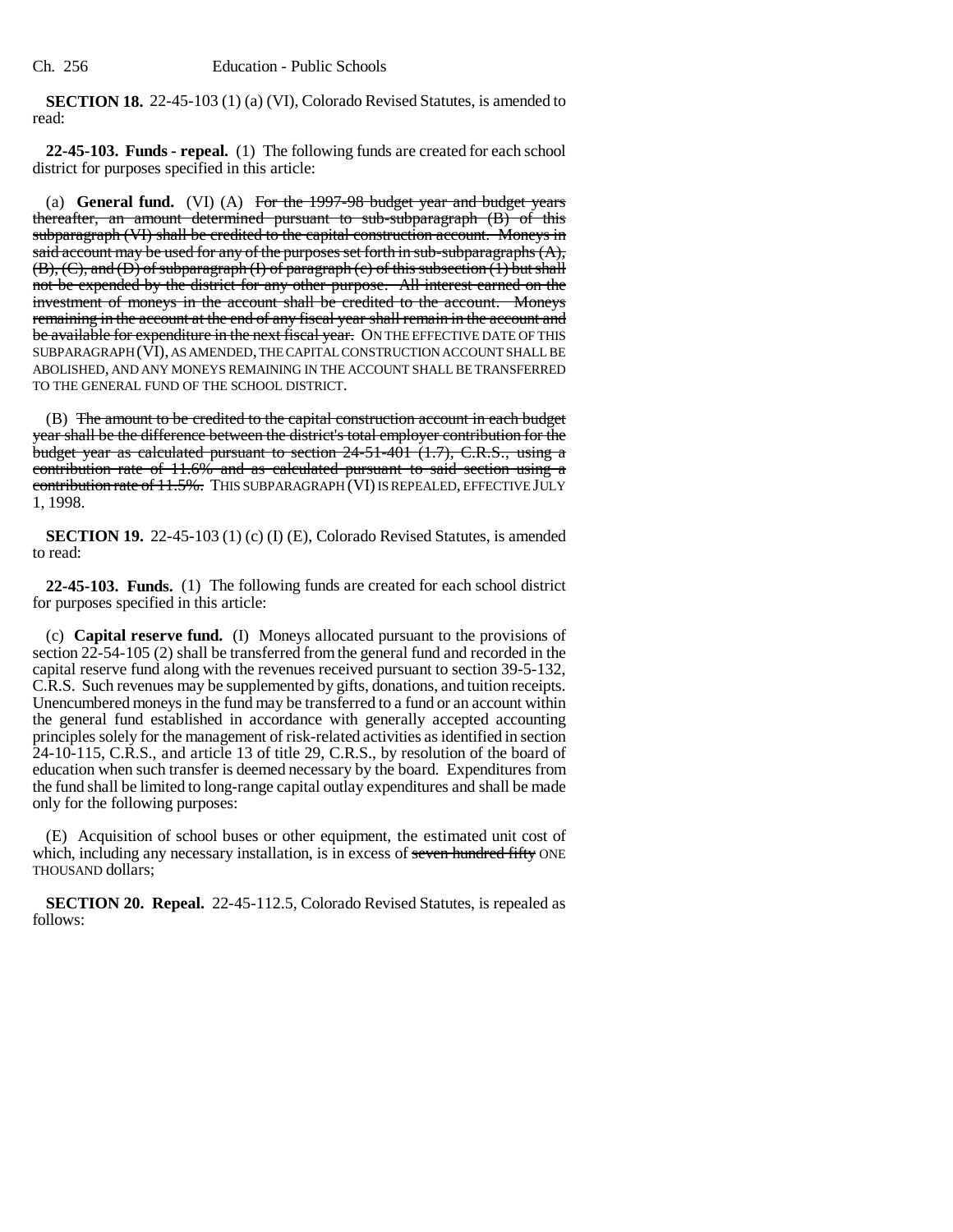**22-45-112.5. Sale of certificates of participation - use of proceeds.** Notwithstanding the provisions of section 22-45-112, all or any portion of the proceeds received by a school district from the issuance and sale of certificates of participation may, in the discretion of the board of education, be deposited into the district's pension or retirement fund.

**SECTION 21.** 24-72-204 (3) (d), Colorado Revised Statutes, is amended to read:

**24-72-204. Allowance or denial of inspection - grounds - procedure - appeal.** (3) (d) THE PROVISIONS OF THIS PARAGRAPH (d) SHALL APPLY TO ALL PUBLIC SCHOOLS AND SCHOOL DISTRICTS THAT RECEIVE FUNDS UNDER ARTICLE 54 OF TITLE 22,C.R.S. Notwithstanding the provisions of subparagraph (VI) of paragraph (a) of this subsection (3), under policies adopted by the local board of education, the names, addresses, and home telephone numbers of students in any secondary school shall be released to a recruiting officer for any branch of the United States armed forces who requests such information, subject to the following:

(I) Each local board of education shall adopt one of the following policies A POLICY to govern the release of the names, addresses, and home telephone numbers of secondary school students to military recruiting officers THAT PROVIDES THAT SUCH INFORMATION SHALL BE RELEASED TO RECRUITING OFFICERS UNLESS A STUDENT SUBMITS A REQUEST, IN WRITING, THAT SUCH INFORMATION NOT BE RELEASED.

(A) A policy that such information shall be released to recruiting officers unless a student submits a request, in writing, that such information not be released; or

(B) A policy that such information shall be released to recruiting officers, but only if a student notifies the local board of education that such information may be released. Under this policy, the local board shall inform secondary students of their obligation to notify the board should they desire that such information be released.

(II) In the event that the local board of education fails to adopt either of the policies in subparagraph (I) of this paragraph (d), the policy set forth in sub-subparagraph  $(A)$ of subparagraph (I) of this paragraph (d) shall be applicable. THE DIRECTORY INFORMATION REQUESTED BY A RECRUITING OFFICER SHALL BE RELEASED BY THE LOCAL BOARD OF EDUCATION WITHIN NINETY DAYS OF THE DATE OF THE REQUEST.

(III) The local board of education shall comply with any applicable provisions of the federal "Family Education Rights and Privacy Act of 1974" (FERPA), 20 U.S.C. section 1232g, and the federal regulations cited thereunder relating to the release of student information by educational institutions that receive federal funds.

(IV) Actual DIRECT expenses incurred in furnishing this information shall be paid for by the requesting service AND SHALL BE REASONABLE AND CUSTOMARY.

(V) The recruiting officer shall use the data released for the purpose of providing information to students regarding military service and shall not use it for any other purpose or release such data to any person or organization other than individuals within the recruiting services of the armed forces.

**SECTION 22.** 24-21-104 (3) (d), Colorado Revised Statutes, is amended BY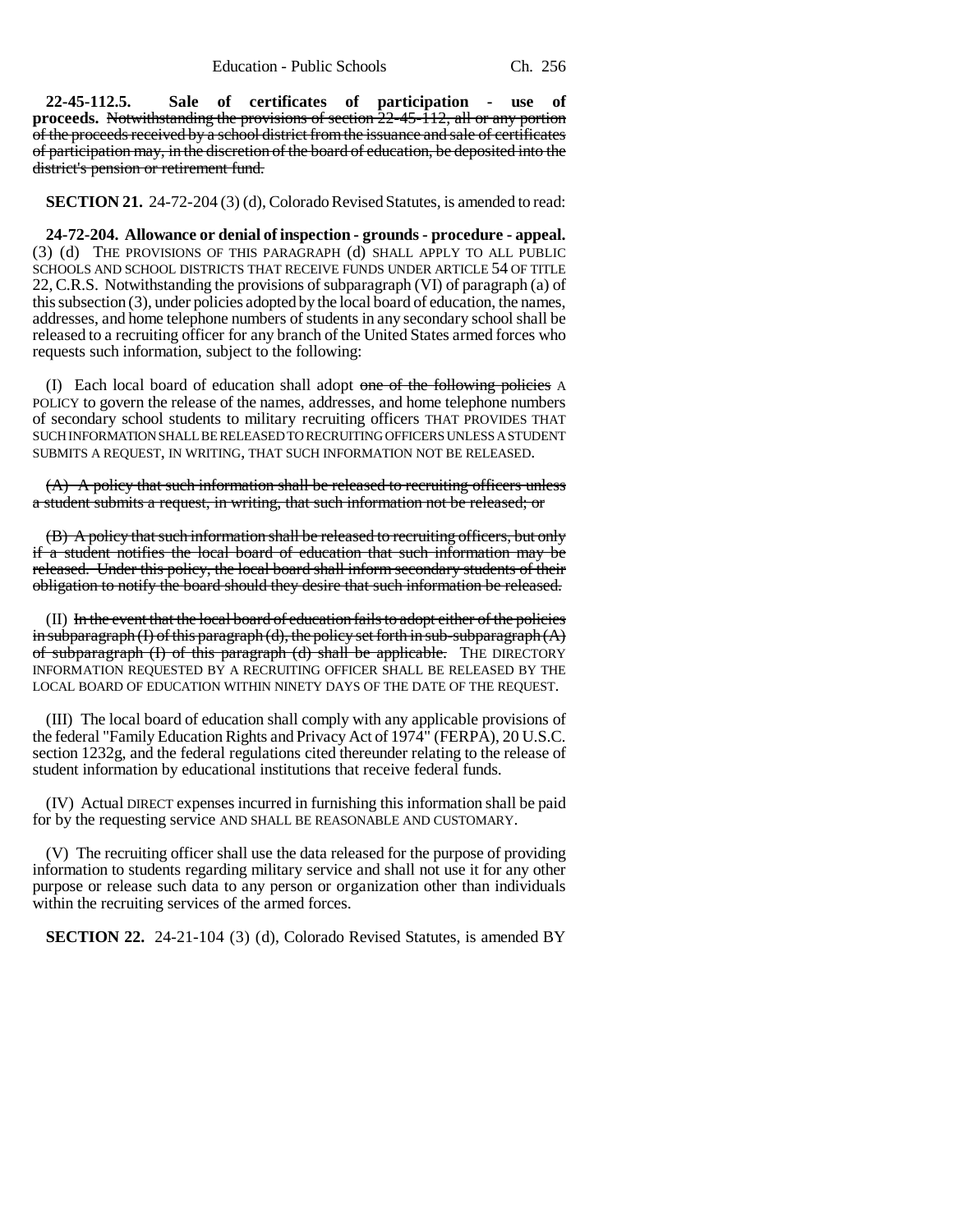## THE ADDITION OF A NEW SUBPARAGRAPH to read:

**24-21-104. Fees of secretary of state.** (3) (d) (VI) NOTWITHSTANDING ANY PROVISION OF PARAGRAPH (b) OF THIS SUBSECTION (3) TO THE CONTRARY, ON JULY 1, 1998, THE STATE TREASURER SHALL DEDUCT THREE MILLION DOLLARS FROM THE DEPARTMENT OF STATE CASH FUND AND TRANSFER SUCH SUM TO THE STATE PUBLIC SCHOOL FUND CREATED IN SECTION 22-54-114, C.R.S.

**SECTION 23.** 22-54-117 (1), Colorado Revised Statutes, is amended BY THE ADDITION OF A NEW PARAGRAPH to read:

**22-54-117. Contingency reserve.** (1) An amount to be determined by the general assembly shall be appropriated annually to the state public school fund as a contingency reserve. In deciding the amount to be appropriated to the contingency reserve, the general assembly may take into consideration any recommendations made by the department of education, but nothing in this section shall be construed to obligate the general assembly to provide supplemental assistance to all districts determined to be in need or fully fund the total amount of such need. The state board is authorized to approve and order payments from such contingency reserve for supplemental assistance to districts determined to be in need as the result of any or all of the following circumstances:

(e) UNUSUAL FINANCIAL BURDEN CAUSED BY INSTRUCTION OF CHILDREN WHO MOVED INTO THE DISTRICT FOLLOWING THE PUPIL ENROLLMENT COUNT DATE. SUCH SUPPLEMENTAL ASSISTANCE SHALL NOT EXCEED THE ADDITIONAL COST INCURRED BY THE DISTRICT DUE TO THE INCREASE IN PUPIL ENROLLMENT. THE PROVISIONS OF THIS PARAGRAPH (e) SHALL ONLY BE AVAILABLE TO DISTRICTS WITH A FUNDED PUPIL COUNT OF TWO THOUSAND OR LESS.

**SECTION 24.** 22-33-205 (1), Colorado Revised Statutes, as amended by Senate Bill 98-1, enacted at the Second Regular Session of the Sixty-first General Assembly, is amended to read:

**22-33-205. Services for expelled students - grants - criteria.** (1) (a) There is hereby established in the department of education the expelled student services grant program, referred to in this section as the "program". The program shall provide grants to school districts and to pilot schools established pursuant to article 38 of this title to assist them in providing educational services to expelled students pursuant to section 22-33-203 (2) and to students at risk of expulsion. Any school district that provides educational services within the school district pursuant to section 22-33-203 (2) and any pilot school that provides educational services pursuant to an agreement entered into pursuant to section 22-33-203 (2) is eligible to participate in the grant program.

(b) IN ADDITION TO SCHOOL DISTRICTS AND PILOT SCHOOLS, THE DEPARTMENT OF MILITARY AFFAIRS MAY APPLY FOR A GRANT PURSUANT TO THE PROVISIONS OF THIS SECTION TO ASSIST THE DEPARTMENT WITH A PROGRAM TO PROVIDE EDUCATIONAL SERVICES TO EXPELLED STUDENTS. THE DEPARTMENT SHALL FOLLOW APPLICATION PROCEDURES ESTABLISHED BY THE DEPARTMENT OF EDUCATION PURSUANT TO SUBSECTION (2) OF THIS SECTION. THE DEPARTMENT OF EDUCATION SHALL DETERMINE WHETHER TO AWARD A GRANT TO THE DEPARTMENT OF MILITARY AFFAIRS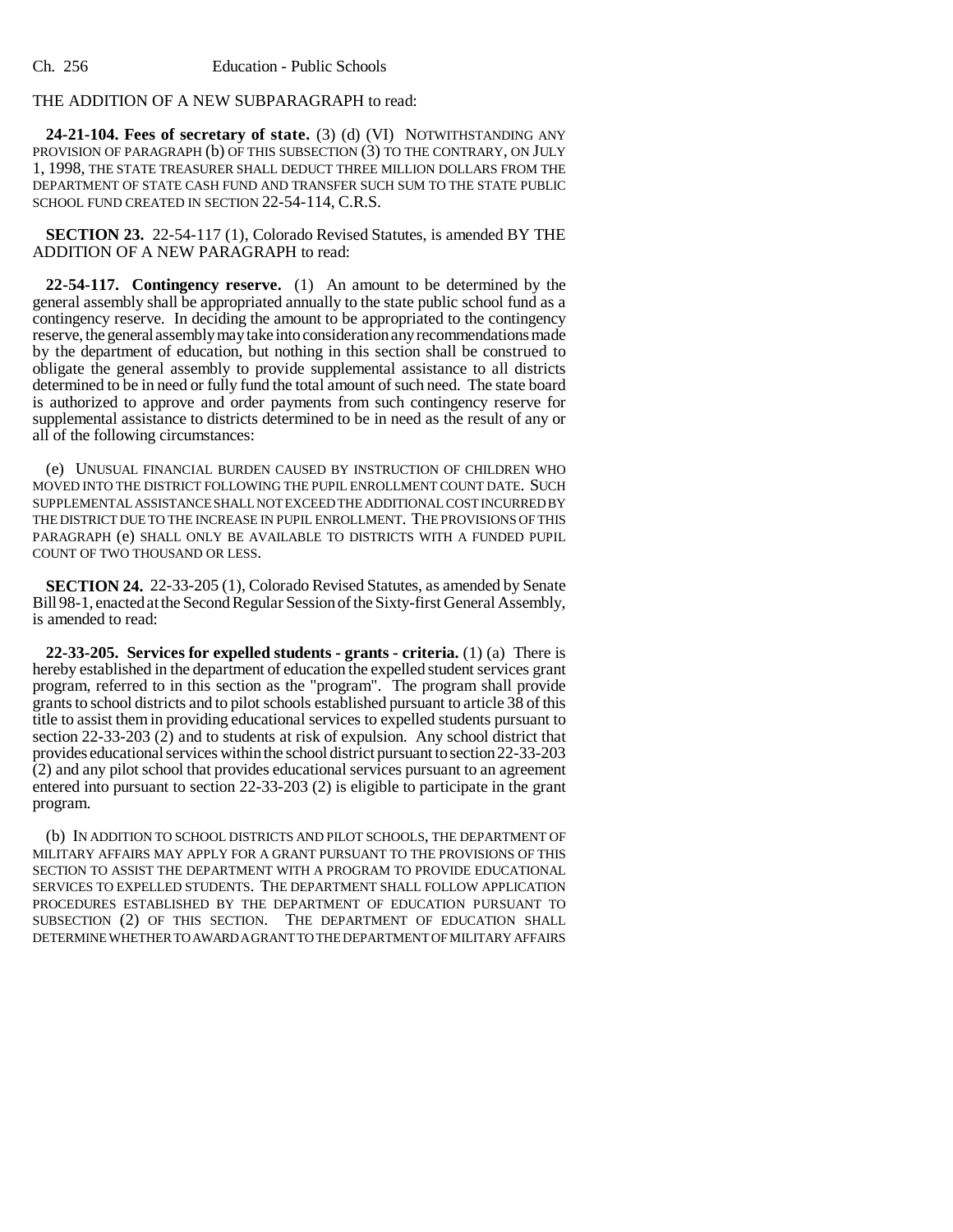AND THE AMOUNT OF THE GRANT.

(c) Grants awarded pursuant to this section shall be paid for out of any general fund moneys appropriated to the department of education for implementation of the program.

**SECTION 25. Appropriation - adjustment in 1997 long bill.** (1) For the implementation of this act, appropriations made in the annual general appropriation act for the fiscal year beginning July 1, 1997, to the department of education shall be adjusted as follows:

(a) The general fund appropriation for public school finance, total program, is decreased by three million three hundred ninety-one thousand one hundred twenty dollars (\$3,391,120).

(b) The general fund appropriation for distributions, special contingency reserve, is decreased by five hundred thousand dollars (\$500,000).

(2) In addition to any other appropriation, there is hereby appropriated, out of any moneys in the general fund not otherwise appropriated, to the state public school fund created in section 22-54-114, Colorado Revised Statutes, for the fiscal year beginning July 1, 1997, the sum of three million eight hundred ninety-one thousand one hundred twenty dollars (\$3,891,120).

#### **SECTION 26. Appropriations - adjustments in 1998 long bill.**

(1) For the implementation of this act, appropriations made in the annual general appropriation act for the fiscal year beginning July 1, 1998, shall be adjusted as follows:

(a) The appropriation made to the department of education, public school finance, total program, is increased by three million seven thousand two hundred six dollars (\$3,007,206). Said sum shall be cash funds exempt from the state public school fund created in section 22-54-114, Colorado Revised Statutes.

(b) The appropriation made to the department of education, public school finance, special education - gifted and talented children, is increased by five hundred thousand dollars (\$500,000). Said sum shall be cash funds exempt from the state public school fund created in section 22-54-114, Colorado Revised Statutes.

(c) The appropriation made to the department of education, expelled student services, is increased by five hundred thousand dollars (\$500,000). Said sum shall be cash funds exempt from the state public school fund created in section 22-54-114, Colorado Revised Statutes.

(2) In addition to any other appropriation, there is hereby appropriated, out of any moneys in the state public school fund created in section 22-54-114, Colorado Revised Statutes, not otherwise appropriated, to the department of education, for the fiscal year beginning July 1, 1998, the sum of three million nine hundred sixty-seven thousand two hundred six dollars (\$3,967,206), or so much thereof as may be necessary, for funding the Colorado student assessment program pursuant to article 7 of title 22, Colorado Revised Statutes; except that this amount shall be decreased